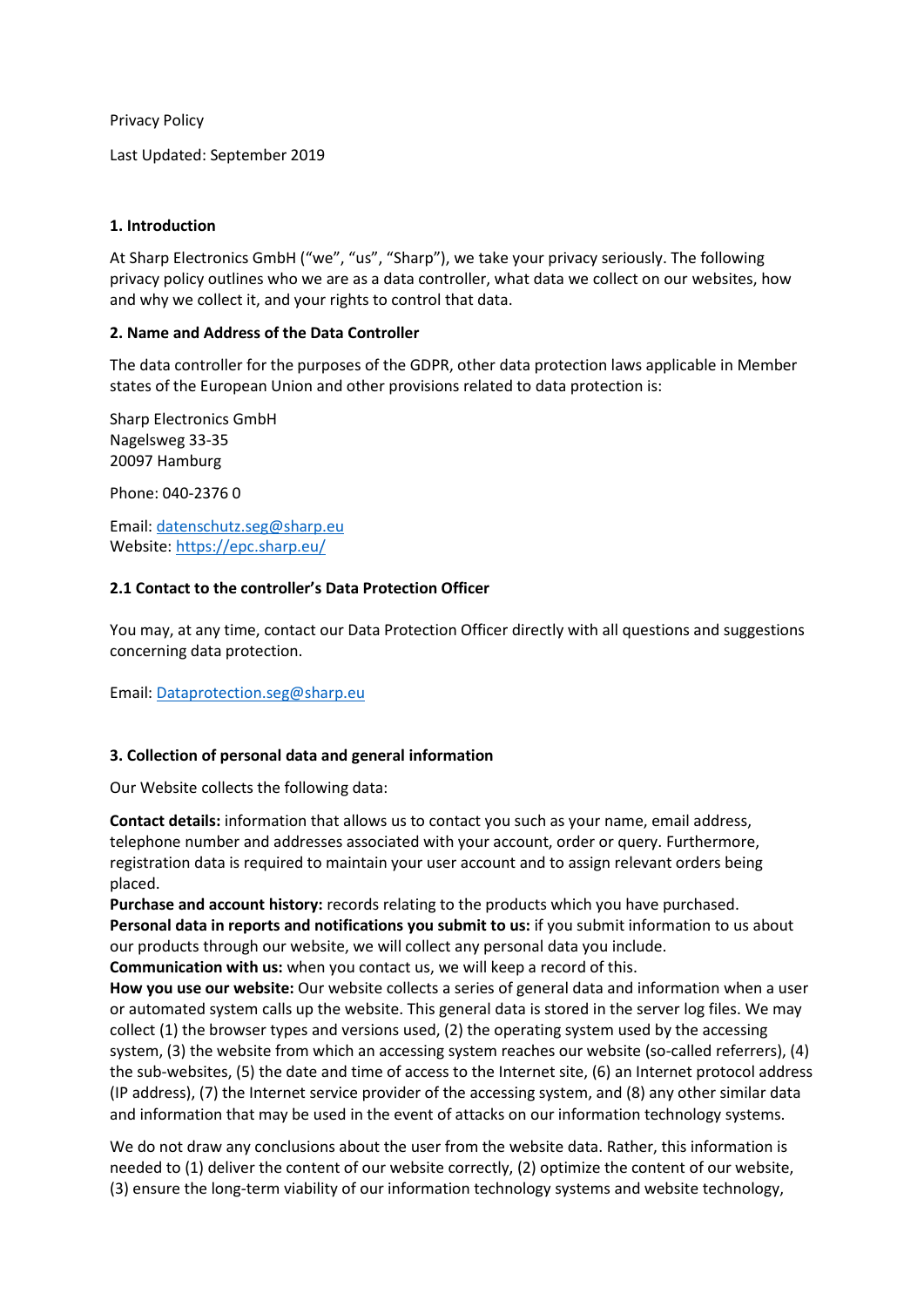and (4) provide law enforcement authorities with the information necessary for criminal prosecution in case of a cyber-attack. Therefore, the controller analyses anonymously collected data and information statistically, with the aim of increasing the data protection and data security of our enterprise, and to ensure an optimal level of protection for the personal data we process. The anonymous data of the server log files are stored separately from all personal data provided by a data subject.

| Purpose of processing | Categories of data     | Legal basis of      | Data storage period |
|-----------------------|------------------------|---------------------|---------------------|
|                       | processed              | processing          |                     |
| -verification of      | - Contact data (eg.    | Fulfilment of a     | 10 years            |
| business relationship | first name, last name, | contract between us |                     |
| between your          | phone number, email    |                     |                     |
| company and us        | address)               |                     |                     |
| - providence of user  | - System log data (IP- |                     |                     |
| account,              | address, time of your  |                     |                     |
| - assignment of       | visit)                 |                     |                     |
| ordering, sell-to and |                        |                     |                     |
| ship-to parties upon  |                        |                     |                     |
| orders                |                        |                     |                     |
| - communication       |                        |                     |                     |
| between you and us    |                        |                     |                     |
| on orders             |                        |                     |                     |
| - delivery            |                        |                     |                     |
| management,           |                        |                     |                     |
| - providence of the   |                        |                     |                     |
| web shop              |                        |                     |                     |

## **4. Legal basis for the processing**

### **6. How we share your information**

We share your personal information with the following:

**Our staff:** Your personal data will be accessed by our staff but only where this is necessary for their job role.

**Companies in the same group of companies as us:** For the purpose of business-relationship verification and processing your orders centrally.

**Shipping Partners:** For the purpose of delivery of goods like eg. logistics providers.

**External service providers:** Sharp uses an external service provider to assist with, for example, information technology and other administrative support services to operate this website.

**Law enforcement and regulatory agencies:** if we are required to disclose or share your Personal Data in order to comply with any legal obligation or any regulatory requirement

**The government or our regulators:** Where we are required to do so by law or to assist with their investigations or initiatives, including the Information Commissioner's Office.

**Police and law enforcement:** To assist with investigation and prevention of crime.

We do not disclose personal information except as set out above.

### **7. Changes of Business Ownership and Control**

We may transfer, sell or assign any of the information described in this Privacy Policy to third parties as a result of a sale, merger, consolidation, change of control, transfer of assets or reorganization of our business. Where we are involved in a merger, acquisition or sales of assets, we will always process your data in line with your rights and freedoms and subject to confidentiality agreements between the parties.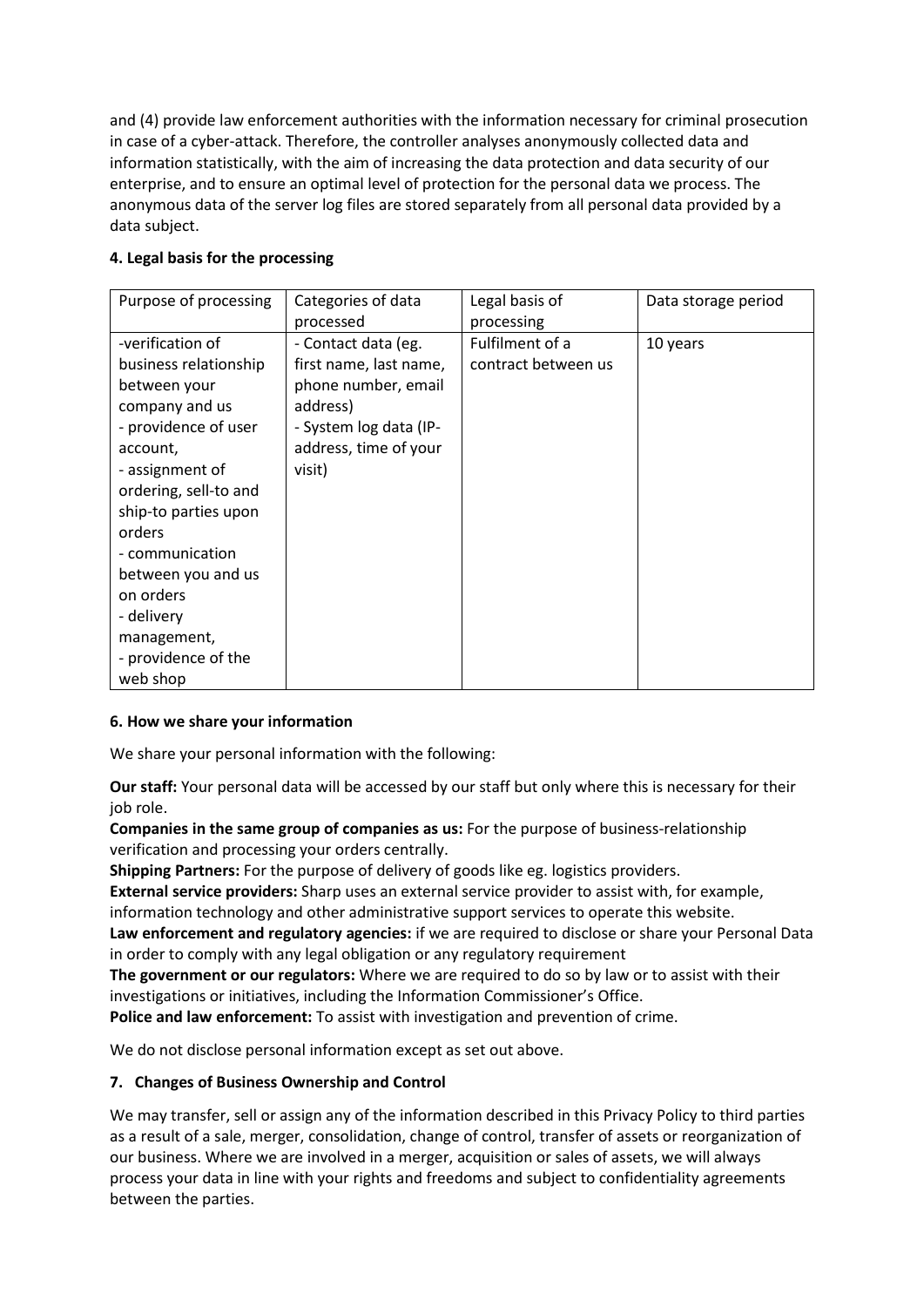## **8. Transfer of personal data**

We do not transfer your personal data to any countries outside of the EU or EEA.

### **9. Cookies**

Our webpages use "cookies". Cookies are text files that are stored in a computer system via an Internet browser.

Through the use of cookies, we can provide our website users with more relevant services and content that would not be possible without the cookie setting. Find out more information about our [Cookie](https://assets.sharp.eu/policies/en/Cookie_Privacy-EPC_English.pdf) Policy.

### **10. Profiling**

Profiling involves the analysis of personal data (e.g. digital behavior such as pages visited, links clicked, downloads) in an automated way, to identify or predict behavior in website users.

We do not currently use profiling on our website. If we start any profiling activity, we will notify you specifically that we are using profiling.

## **11. Registration**

Placing orders requires a registration on our website. This personal data (e.g. name, email address, date and time of registration) is captured to provide them with this service, verify their identity, and provide them with a secure log in to a protected web environment. Identification ensures ordered goods will be shipped to the correct and verified delivery address. It also allows Sharp to provide access or deny access due to misuse of service.

Users can also submit personal information by submitting a general enquiry (e.g. a sales or service enquiry) via a form. In doing so, the personal data transmitted is automatically stored via email to the recipient contact at Sharp. Such personal data is transmitted on a voluntary basis and is stored for the purpose of contacting the data subject to fulfil their enquiry.

This data may also be passed on to Sharp group companies and partners to fulfil the enquiry.

### **12. Tracking & Analytics**

We do not collect any tracking or analytics data on this website.

# **13. Rights of the data subject ("you").**

You have the following rights to control your data according to GDPR principles:

**Right of confirmation** – this means the ability to find out from us if we are processing data about you.

**Right of access** – this means the ability to see what data is being held about you (also called Subject Access Request). This enables you to receive a copy of the personal information we hold about you and to check that we are lawfully processing it.

**Right of rectification** – this means the ability to change or alter any incomplete or inaccurate data we hold about you.

**Right to erasure** – this means the ability to be removed from our databases/ systems where: there is no good reason for us continuing to process it, you withdraw your consent, we are unlawfully holding your personal data or we should erase your data to comply with applicable EU law. You have a right to ask us to delete or remove your personal information where you have exercised your right to object to processing.

**Right to restriction of processing** – this means the ability to limit or suspend what personal data is processed.

**Right to data portability** – this means the ability to move the data to another supplier **Right to object** – this means the ability to prevent your personal data being processed in a